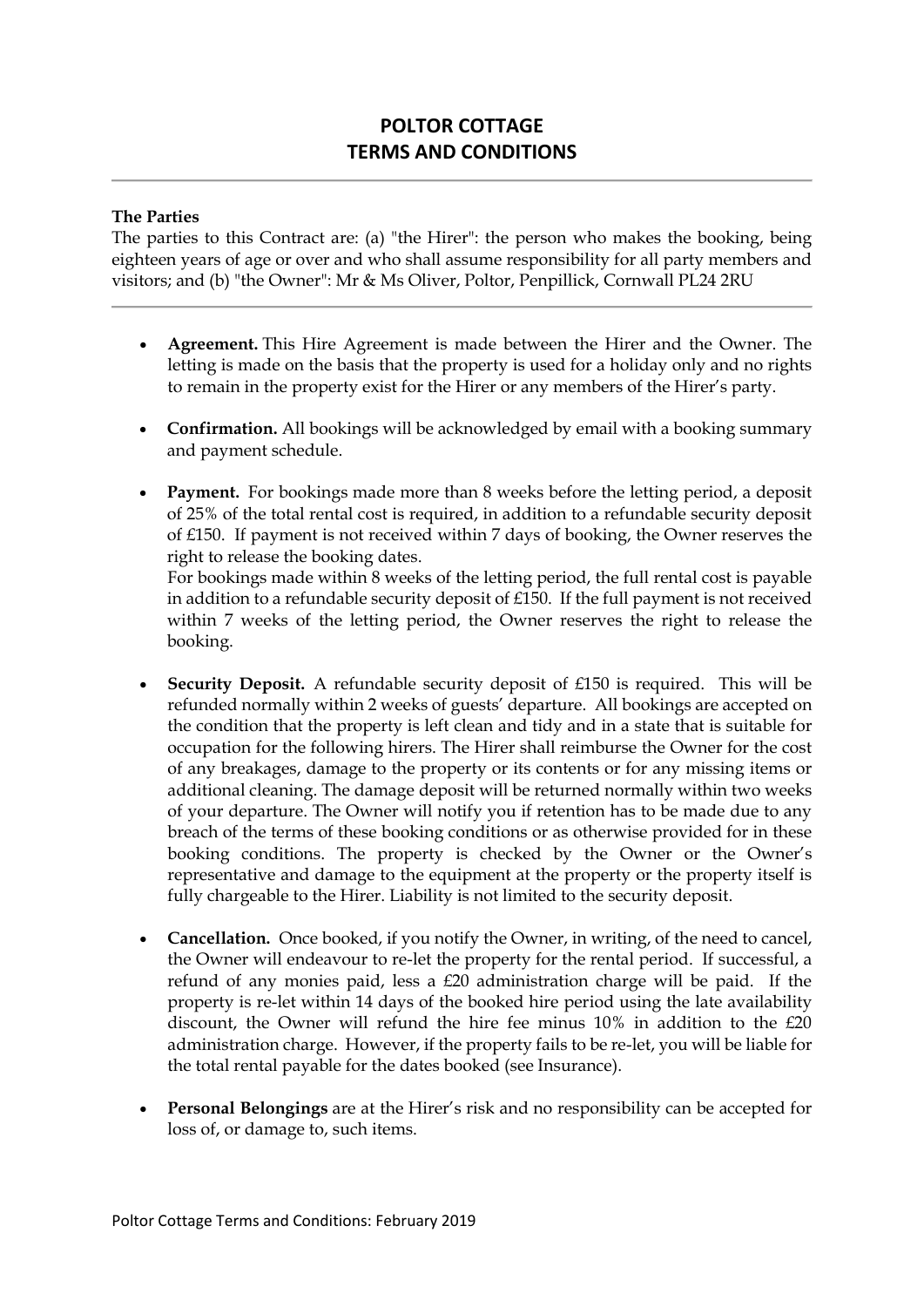- **Insurance.** It is recommended that you take out holiday insurance to the cover the cost of cancellation, damage to personal belongings or other losses. The Owner accepts no responsibility or liability for any injury sustained, loss or damage to any person or property brought on the property however caused.
- **Availability.** Every letting is made on the understanding that the property is available for the dates requested. In the unlikely event that the property becomes unavailable through events arising out of the control of the Owner, the Owner may have to cancel the booking. You will be advised of such circumstances as soon as possible and the Owner will refund all monies paid in full but you, the Hirer, will have no further claims against the Owner.
- **Smoking** is not permitted in any part of the property.
- Pets. Well trained dogs are accepted in Poltor Cottage on the condition that they are not allowed upstairs, in the downstairs bedroom or on the furniture downstairs, nor left unattended for long periods in the accommodation. Only two dogs are permitted at the cottage. The Hirer must use the stair gate provided or another suitable obstacle to prevent their pet from going upstairs. The Hirer must fully clean up behind any accidents that do occur in the cottage. If, on departure, it is found that pets have been allowed upstairs and/or on the furniture, the Owner reserves the right to invoice the Hirer for any additional cleaning charges incurred. The Owner's decision on this is final. Additional pets may be allowed at the Owner's discretion for an additional charge. Dog beds are available on request.
- **Occupancy.** The property may only be occupied by those persons named on the booking form. The Hirer shall not part with possession of the property or share it except with those named on the booking form.
- **Arrival / Departure.** The letting of the property starts from 3.00 pm on the start date of your holiday and finishes at 10.00 am on the end date of your booking. These times must be strictly adhered to and in the event of failure to vacate the property by 10.00 am, the Owner reserves the right to charge the Hirer for any costs, damages or other liabilities incurred as a result.
- **Gas and Electricity, Heating and Water.** The rental is inclusive of these services.
- **Linen.** The property is supplied with bed linen; sheets, duvet covers and pillow cases, bath towels and tea towels. One set of bed linen is provided for each booking up to 7 nights, for bookings of 8 nights or more, a second set of linen is provided for the Hirer to use if they wish to change the bedding. Laundry of the first set it not required by the Hirer.
- **Lost keys**. The Hirer undertakes to take all reasonable and proper care of the key to the property for the duration of the stay. In the event of loss of the key, the Hirer shall inform the Owner immediately. A charge of £100 to cover replacements of locks will be payable in the event of lost keys.
- **Neighbours.** The Hirer and other members of the party must not cause any annoyance or become a nuisance to the occupants of neighbouring properties and must not make void or voidable any policy of insurance affecting the property.